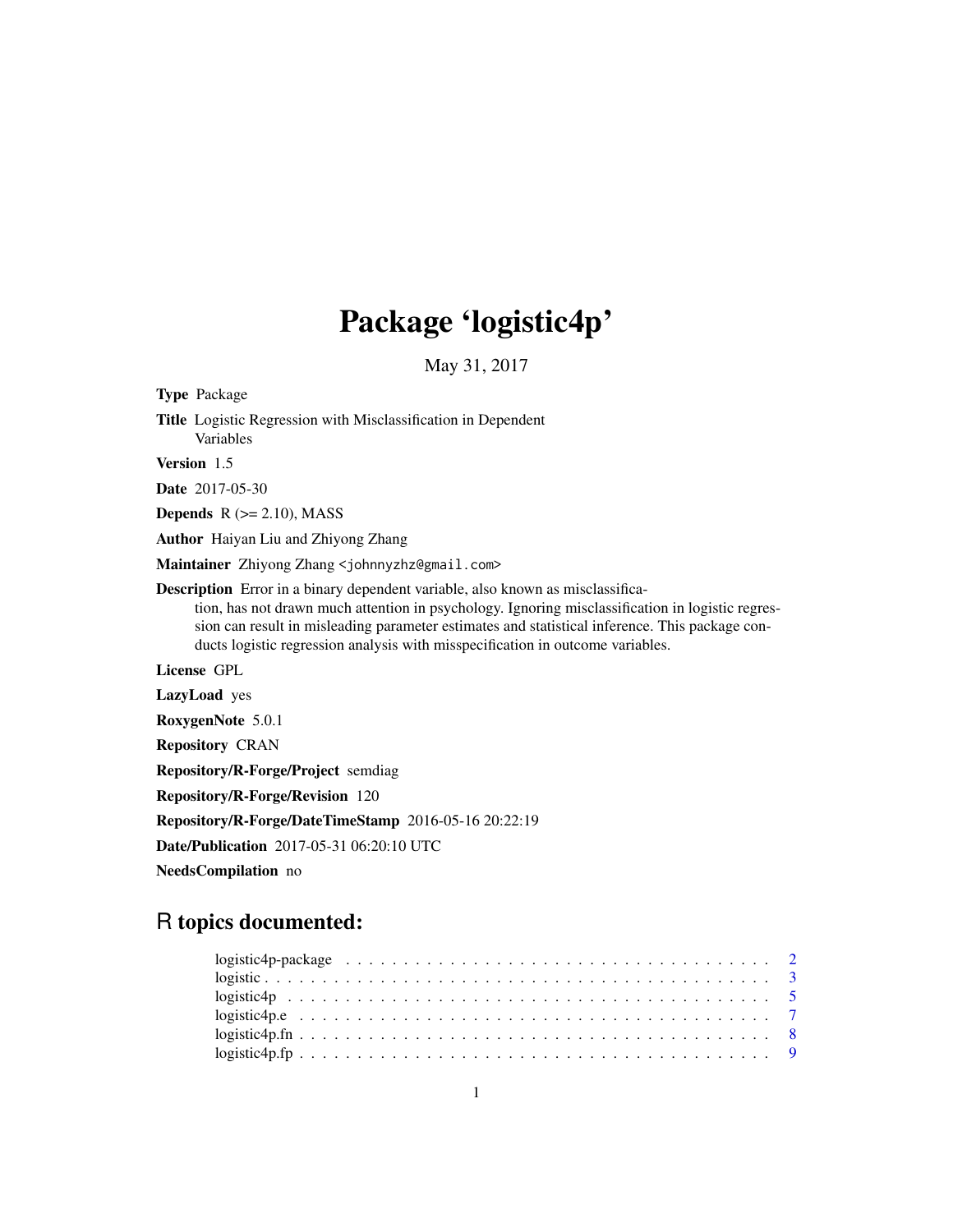<span id="page-1-0"></span>

| Index |  |  |  |  |  |  |  |  |  |  |  |  |  |  |  |  | 13 |
|-------|--|--|--|--|--|--|--|--|--|--|--|--|--|--|--|--|----|

logistic4p-package *Logistic Regression with Misclassification in Dependent Variables*

#### Description

Error in a binary dependent variable, also known as misclassification, has not drawn much attention in psychology. Ignoring misclassification in logistic regression can result in misleading parameter estimates and statistical inference. This package conducts logistic regression analysis with misspecification in outcome variables.

#### Details

The DESCRIPTION file:

| Package:                          | logistic4p                                                                             |
|-----------------------------------|----------------------------------------------------------------------------------------|
| Type:                             | Package                                                                                |
| Title:                            | Logistic Regression with Misclassification in Dependent Variables                      |
| Version:                          | 1.5                                                                                    |
| Date:                             | 2017-05-30                                                                             |
| Depends:                          | $R$ ( $>= 2.10$ ), MASS                                                                |
| Author:                           | Haiyan Liu and Zhiyong Zhang                                                           |
| Maintainer:                       | Zhiyong Zhang <johnnyzhz@gmail.com></johnnyzhz@gmail.com>                              |
| Description:                      | Error in a binary dependent variable, also known as misclassification, has not drawn n |
| License:                          | <b>GPL</b>                                                                             |
| LazyLoad:                         | yes                                                                                    |
| RoxygenNote:                      | 5.0.1                                                                                  |
| Repository:                       | R-Forge                                                                                |
| Repository/R-Forge/Project:       | semdiag                                                                                |
| Repository/R-Forge/Revision:      | 120                                                                                    |
| Repository/R-Forge/DateTimeStamp: | 2016-05-16 20:22:19                                                                    |
| Date/Publication:                 | 2016-05-16 20:22:19                                                                    |
| NeedsCompilation:                 | no                                                                                     |
| Packaged:                         | 2016-05-16 20:25:20 UTC; rforge                                                        |
|                                   |                                                                                        |

Index of help topics:

| logistic           | Logistic Regression                           |
|--------------------|-----------------------------------------------|
| logistic4p         | Logistic Regressions with Misclassification   |
|                    | Correction                                    |
| logistic4p-package | Logistic Regression with Misclassification in |
|                    | Dependent Variables                           |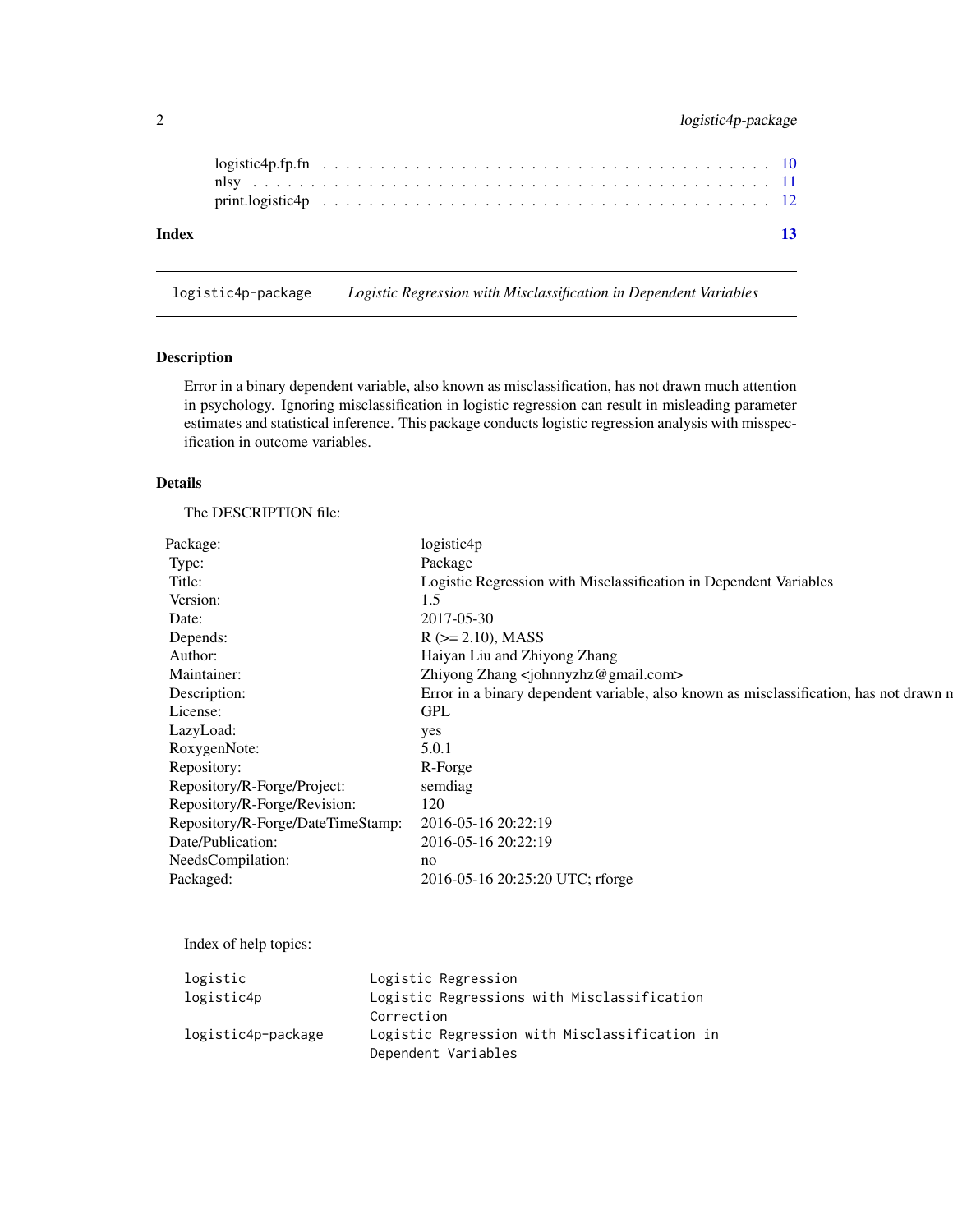#### <span id="page-2-0"></span>logistic 3

| logistic4p.e     | Logistic regressions with constrained FP and FN<br>misclassifications |  |  |  |  |  |
|------------------|-----------------------------------------------------------------------|--|--|--|--|--|
| logistic4p.fn    | Logistic Regression Model with FN                                     |  |  |  |  |  |
|                  | Misclassification Correction                                          |  |  |  |  |  |
| logistic4p.fp    | Logistic Regression with FP Misclassification                         |  |  |  |  |  |
|                  | Correction                                                            |  |  |  |  |  |
| logistic4p.fp.fn | Logistic Regression with both FP and FN                               |  |  |  |  |  |
|                  | Misclassification Correction                                          |  |  |  |  |  |
| nlsv             | An example data set                                                   |  |  |  |  |  |
| print.logistic4p | Printing Outputs of Logistic Regression with                          |  |  |  |  |  |
|                  | Misclassification Parameters                                          |  |  |  |  |  |

#### Author(s)

Haiyan Liu and Zhiyong Zhang

Maintainer: Zhiyong Zhang <johnnyzhz@gmail.com>

#### References

Liu, H. and Zhang, Z. (2016) Logistic Regression with Misclassification in Dependent Variables: Method and Software.(In preparation.)

## Examples

```
## Not run:
data(nlsy)
x=nlsy[, -1]
y=nlsy[,1]
mod=logistic4p(x, y, model='fn')
## End(Not run)
```
logistic *Logistic Regression*

## Description

Fit a logistic regression model.

## Usage

```
logistic(x, y, initial, max.iter = 1000, epsilon = 1e-06, detail = FALSE)
```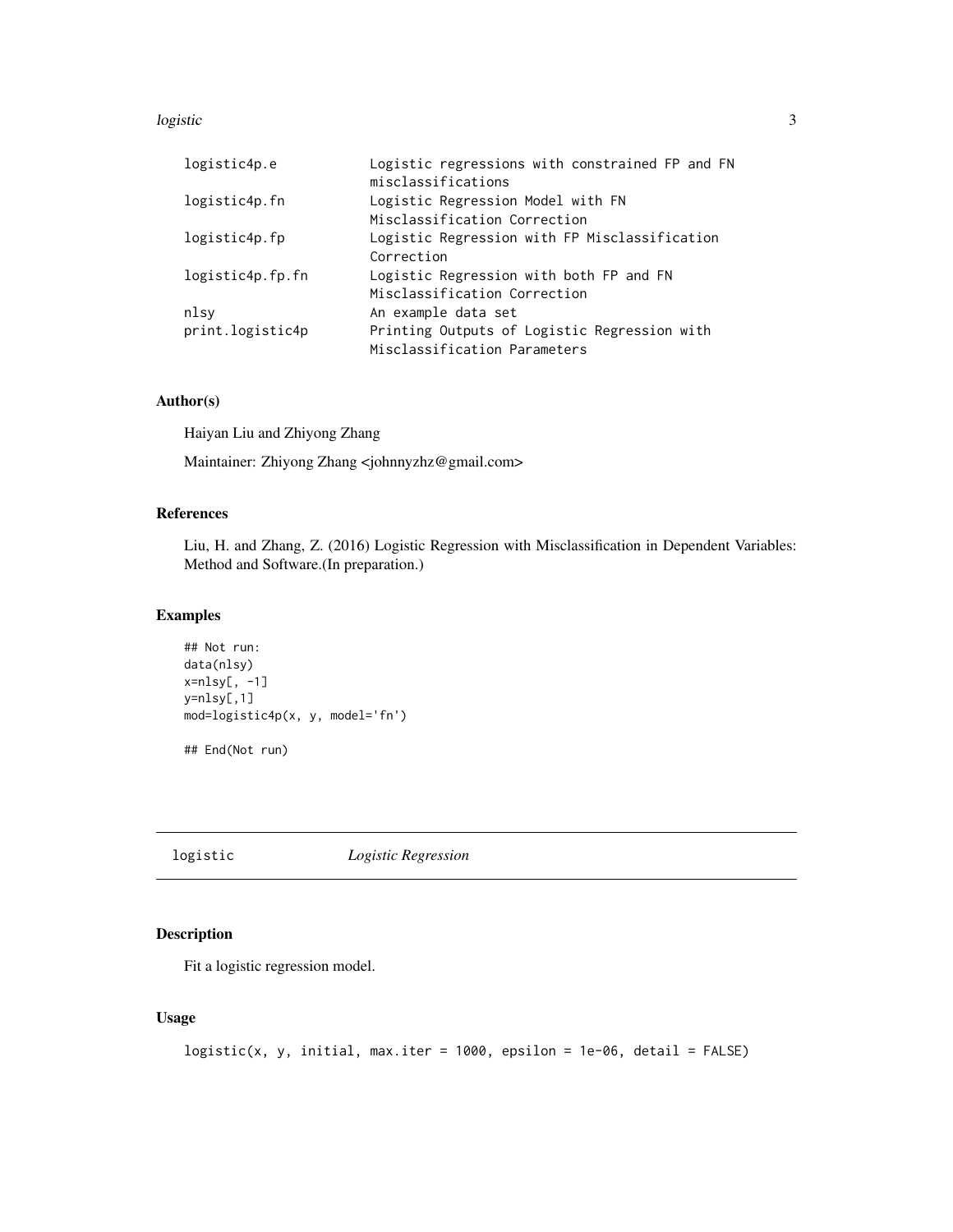## Arguments

| x, y     | x is a data frame or data matrix containing the predictor variables and y is the<br>vector of outcomes. The number of rows in x must be the same as the length of<br>у. |
|----------|-------------------------------------------------------------------------------------------------------------------------------------------------------------------------|
| initial  | a vector of starting values for the parameters in the linear predictor; if not spec-<br>ified, the default initials are 0 for all parameters.                           |
| max.iter | a positive integer giving the maximal number of iterations; if it is reached, the<br>algorithm will stop.                                                               |
| epsilon  | a positive convergence tolerance epsilon; the iterations converge when max(par-<br>par_oldl) <epsilon.< td=""></epsilon.<>                                              |
| detail   | logical indicating if output should be printed for each iteration.                                                                                                      |

#### Value

| estimates | a named matrix of estimates including parameter estimates, standard errors, z-<br>scores, and p-values.              |
|-----------|----------------------------------------------------------------------------------------------------------------------|
| n.iter    | an integer giving the number of iteration used                                                                       |
| d         | the actual max absolute difference of the parameters of the last two iterations,<br>$d = max($  par.final-par_old ). |
| loglike   | loglikelihood evaluated at the parameter estimates.                                                                  |
| AIC       | Akaike Information Criterion.                                                                                        |
| BIC       | Bayesian Information Criterion.                                                                                      |
| converged | logical indicating whether the current procedure converged or not.                                                   |

#### Author(s)

Haiyan Liu and Zhiyong Zhang

## Examples

```
## Not run:
data(nlsy)
y=nlsy[,1]
x=nlsy[, -1]
mod=logistic(x,y)
## End(Not run)
```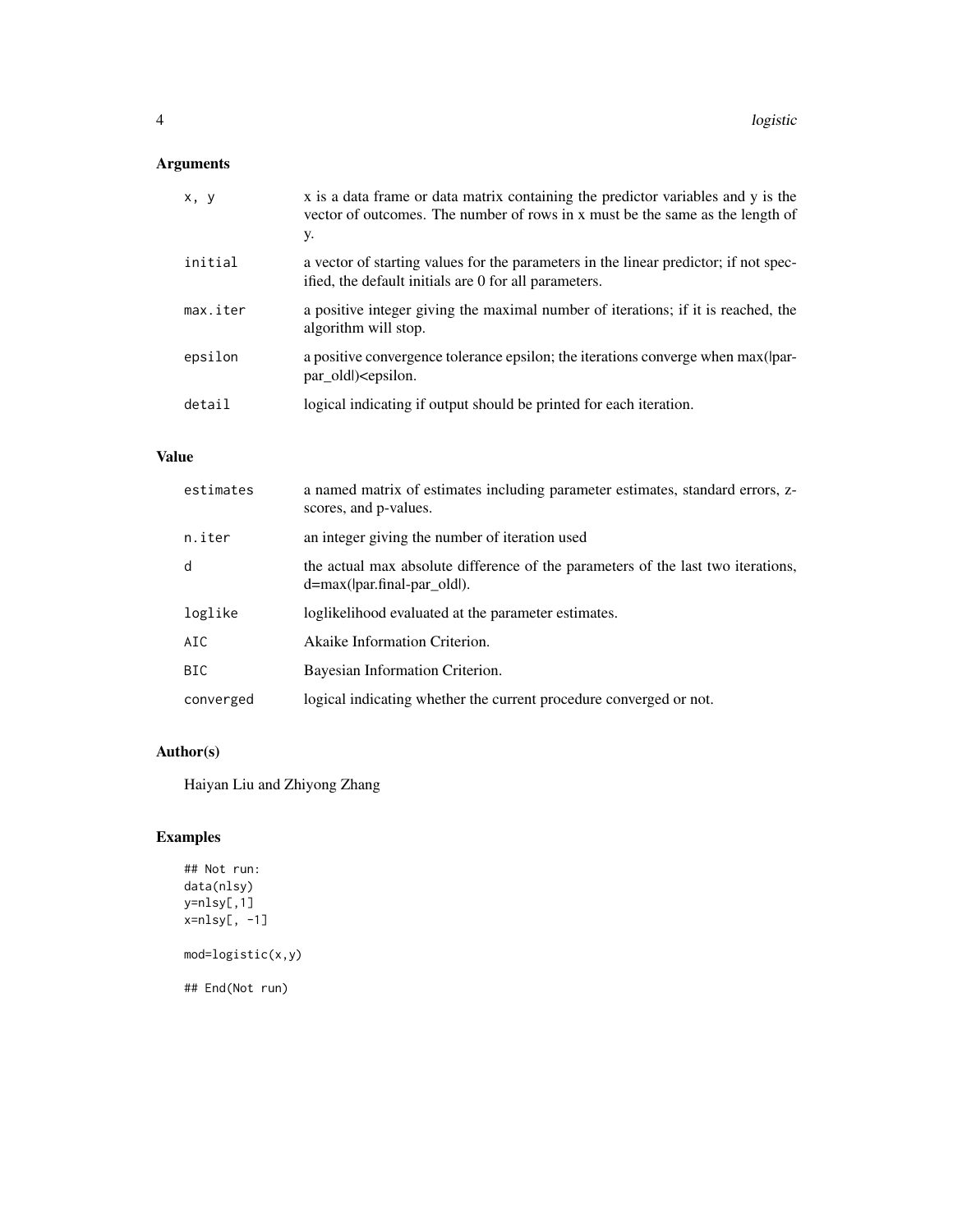<span id="page-4-0"></span>

#### Description

logistic4p is used to fit logistic regressions with correction of the misclassifications in the binary dependent variable. It is specified by

#### Usage

```
logistic4p(x, y, initial, model = c("lg", "fp.fn", "fp", "fn", "equal"),max.iter = 1000, epsilon = 1e-06, detail = FALSE)
```
#### Arguments

| x, y     | x is a data frame or data matrix containing the predictor variables and y is the<br>vector of outcomes. The number of rows in x must be the same as the length of<br>у.                                                                                                                                                                                                                                                   |
|----------|---------------------------------------------------------------------------------------------------------------------------------------------------------------------------------------------------------------------------------------------------------------------------------------------------------------------------------------------------------------------------------------------------------------------------|
| initial  | starting values for the parameters in the model (FP, FN misclassification param-<br>eters and those in the linear predictor); if not specified, the default initials are<br>0 for the misclassification parameters and estimates obtained from the logistic<br>regression for the parameters in the linear predictor.                                                                                                     |
| model    | a character string specifying the model to be used in the analysis.<br>Currently available options are "lg" (logistic regression), "fp.fn" (logistic re-<br>gression with both FP and FN parameters), "fp" (logistic regression with the FP<br>parameter), "fn" (logistic regression with the FN parameter), "equal" (logistic<br>regression with FN=FN).<br>If it is not specified, the default one ('lg') will be used. |
| max.iter | a positive integer giving the maximal number of iterations; if it is reached, the<br>algorithm will stop.                                                                                                                                                                                                                                                                                                                 |
| epsilon  | a positive convergence tolerance epsilon; the iterations converge when max(par-<br>par_oldl) <epsilon.< td=""></epsilon.<>                                                                                                                                                                                                                                                                                                |
| detail   | logical indicating if the itermediate output should be printed after each iteration.                                                                                                                                                                                                                                                                                                                                      |
|          |                                                                                                                                                                                                                                                                                                                                                                                                                           |

#### Details

This package implements the logistic regressions with misclassification corrections. There are five different models which can be specified by 'model'.

In the specification, x is a matrix of data frame of predictors fitted to the model; y is a numeric vector taking either 0 or 1.

The 'initial' is the vector of starting values for both misclassification and regression coefficients parameters in the model. It is suggested to provide 'initial', however if not, the default one will be used.

For the background to warning messages about 'fitted probabilities numerically 0 or 1 occurred', when the fitted probabilities of some individuals are either 0 or 1.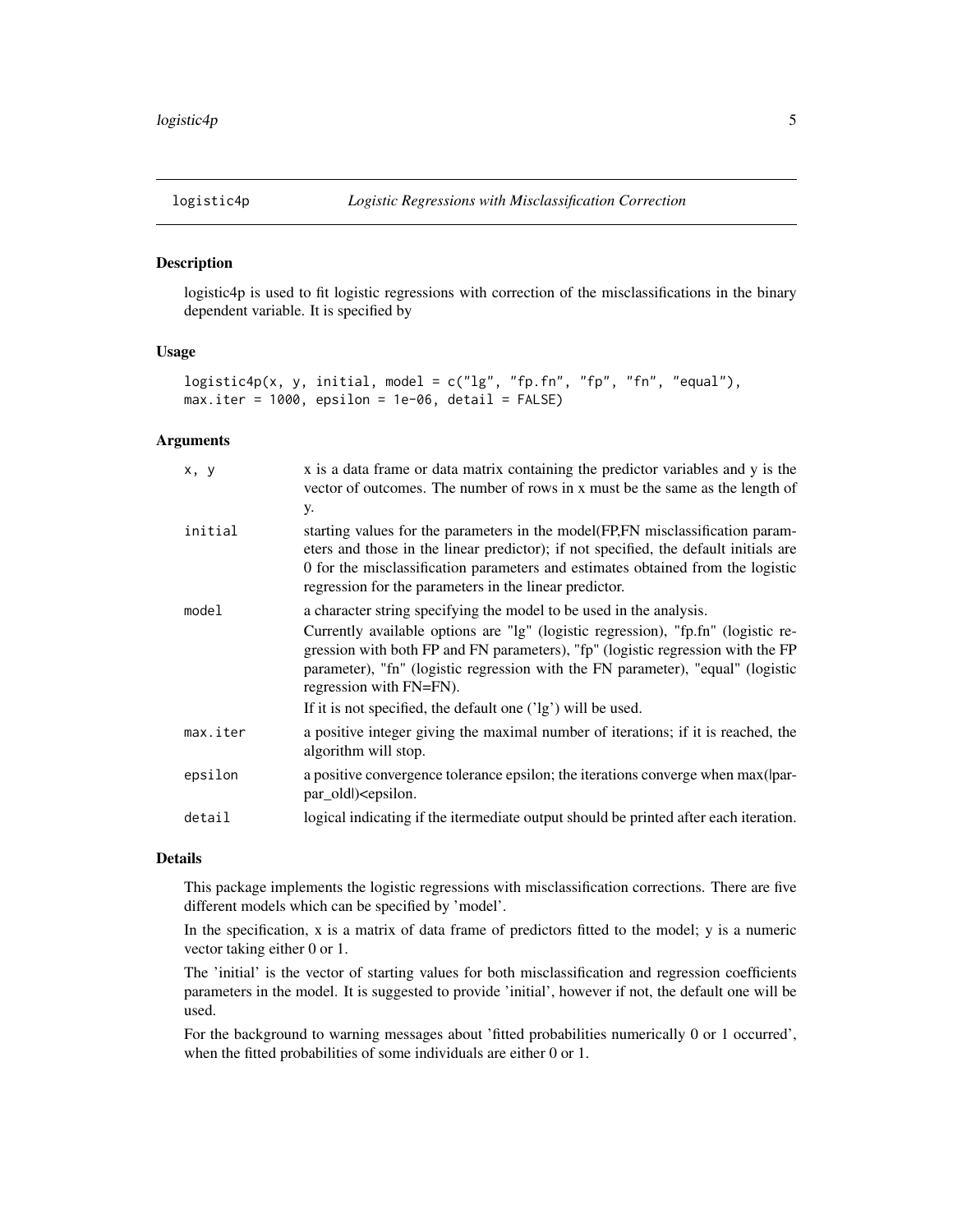The package cannot handle missing data problems currently. If there are missing values in either x or y, there will be warning message.

#### Value

logistic4p returns a list of values inheriting from "logistic4p".

| estimates  | a named matrix of estimates including parameter estimates, standard errors, z-<br>scores, and p-values.              |
|------------|----------------------------------------------------------------------------------------------------------------------|
| n.iter     | an integer giving the number of iteration used                                                                       |
| d          | the actual max absolute difference of the parameters of the last two iterations,<br>$d = max($  par.final-par old ). |
| loglike    | loglikelihood evaluated at the parameter estimates.                                                                  |
| AIC.       | Akaike Information Criterion.                                                                                        |
| <b>BIC</b> | Bayesian Information Criterion.                                                                                      |
| converged  | logical indicating whether the current procedure converged or not.                                                   |

#### Author(s)

Haiyan Liu and Zhiyong Zhang

## References

Liu, H. and Zhang, Z. (2016) Logistic Regression with Misclassification in Dependent Variables: Method and Software.(In preparation.)

#### Examples

```
## Not run:
data(nlsy)
y=nlsy[, 1]
x=nlsy[,-1]
mod1=logistic4p(x,y)
mod1
mod1$estimates
mod2=logistic4p(x,y, model='fp.fn')
mod3=logistic4p(x,y, model='fn')
## End(Not run)
```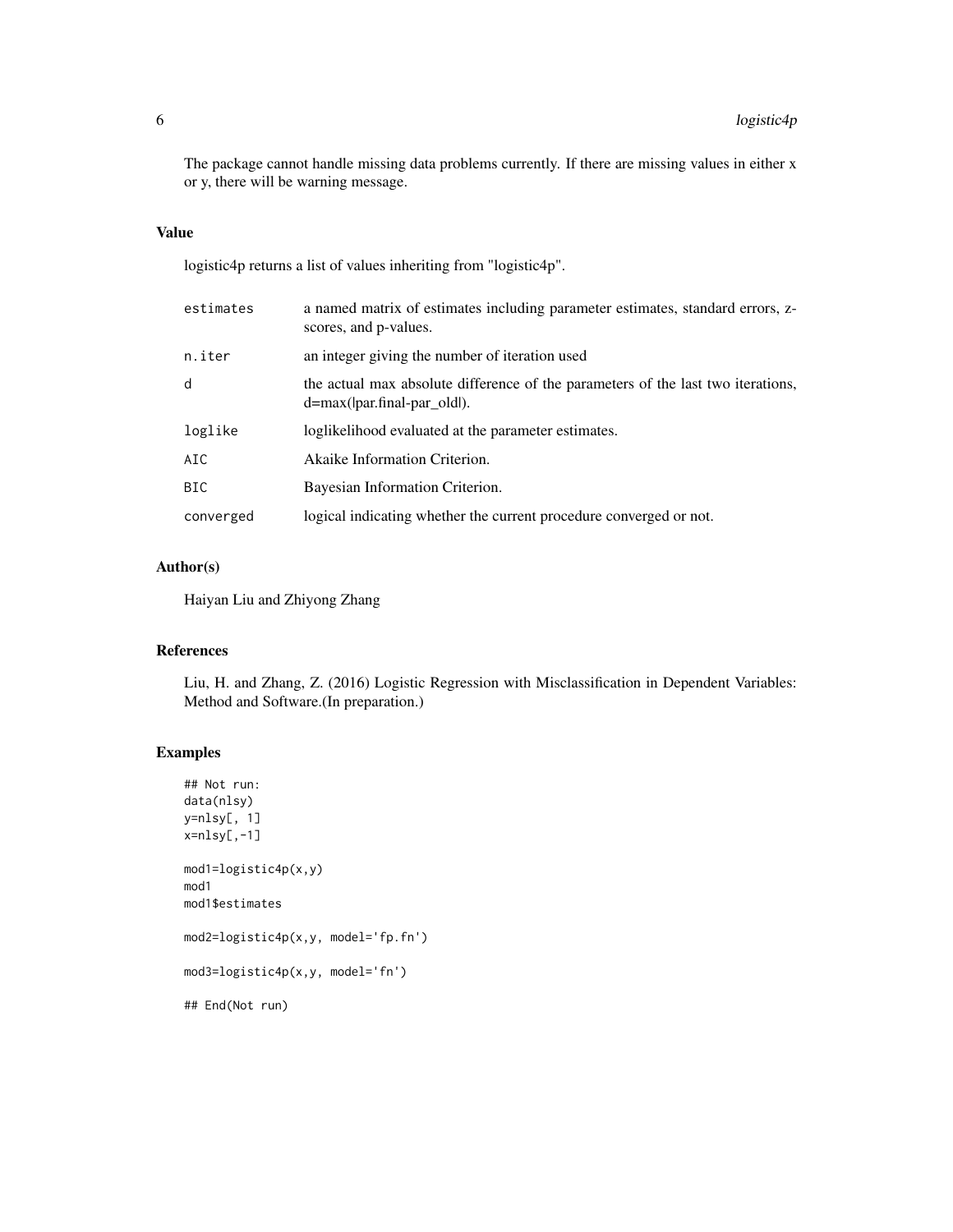<span id="page-6-0"></span>

## Description

Fit logistic regressions with misclassification correction. The FP and FN parameters are constrained to be equal.

#### Usage

```
logistic4p.e(x, y, initial, max.iter = 1000, epsilon = 1e-06, detail = FALSE)
```
#### Arguments

| x, y     | x is a data frame or data matrix containing the predictor variables and y is the<br>vector of outcomes. The number of rows in x must be the same as the length of<br>у.                                                                                                                                         |
|----------|-----------------------------------------------------------------------------------------------------------------------------------------------------------------------------------------------------------------------------------------------------------------------------------------------------------------|
| initial  | starting values for the parameters in the model (the misclassification parameter<br>and those in the linear predictor); if not specified, the default initials are 0 for the<br>misclassification parameters and estimates obtained from the logistic regression<br>for the parameters in the linear predictor. |
| max.iter | a positive integer giving the maximal number of iterations; if it is reached, the<br>algorithm will stop.                                                                                                                                                                                                       |
| epsilon  | a positive convergence tolerance epsilon; the iterations converge when max(lpar-<br>par old) <epsilon.< td=""></epsilon.<>                                                                                                                                                                                      |
| detail   | logical indicating if the itermediate output should be printed after each iteration.                                                                                                                                                                                                                            |

#### Value

| estimates | a named matrix of estimates including parameter estimates, standard errors, z-<br>scores, and p-values.              |
|-----------|----------------------------------------------------------------------------------------------------------------------|
| n.iter    | an integer giving the number of iteration used                                                                       |
| d         | the actual max absolute difference of the parameters of the last two iterations,<br>$d = max($  par.final-par old ). |
| loglike   | loglikelihood evaluated at the parameter estimates.                                                                  |
| AIC       | Akaike Information Criterion.                                                                                        |
| BIC.      | Bayesian Information Criterion.                                                                                      |
| converged | logical indicating whether the current procedure converged or not.                                                   |

## Author(s)

Haiyan Liu and Zhiyong Zhang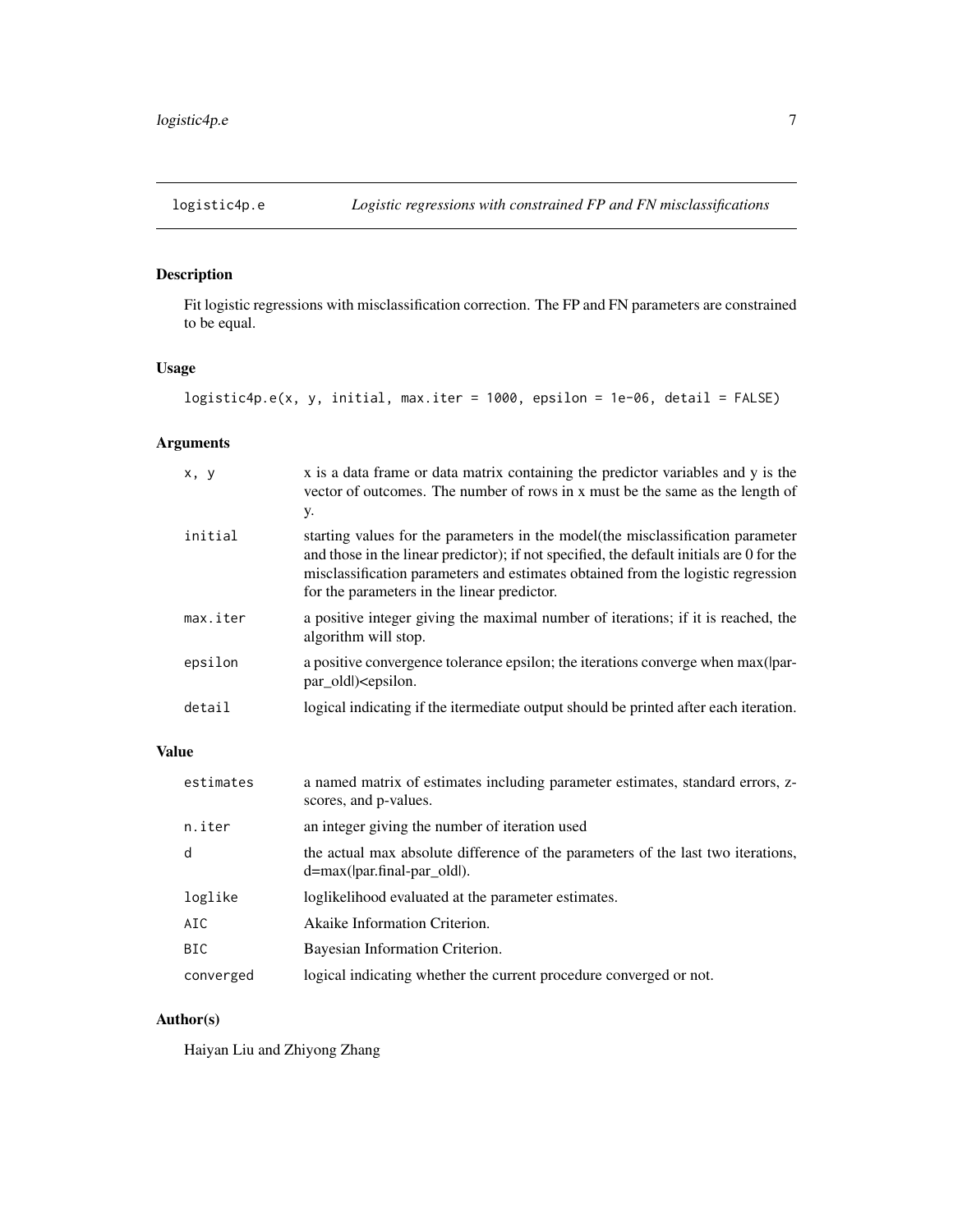## Examples

```
## Not run:
data(nlsy)
y=nlsy[,1]
x=nlsy[, -1]
mod=logistic4p.e(x, y, max.iter = 1000, epsilon = 1e-06, detail = FALSE)
## End(Not run)
```
logistic4p.fn *Logistic Regression Model with FN Misclassification Correction*

#### Description

logistic4p.fn is used to fit logistic regressions with the false negative parameter in the model.

#### Usage

logistic4p.fn(x, y, initial, max.iter = 1000, epsilon = 1e-06, detail = FALSE)

#### Arguments

| x, y     | x is a data frame or data matrix containing the predictor variables and y is the<br>vector of outcomes. The number of rows in x must be the same as the length of                                                                                                                   |
|----------|-------------------------------------------------------------------------------------------------------------------------------------------------------------------------------------------------------------------------------------------------------------------------------------|
|          | y.                                                                                                                                                                                                                                                                                  |
| initial  | starting values for the parameters in the model (FP and those in the linear predic-<br>tor); if not specified, the default initials are 0 for the misclassification parameter<br>and estimates obtained from the logistic regression for the parameters in the<br>linear predictor. |
| max.iter | a positive integer giving the maximal number of iterations; if it is reached, the<br>algorithm will stop.                                                                                                                                                                           |
| epsilon  | a positive convergence tolerance epsilon; the iterations converge when max(par-<br>par_oldl) <epsilon.< td=""></epsilon.<>                                                                                                                                                          |
| detail   | logical indicating if output should be printed for each iteration.                                                                                                                                                                                                                  |

#### Value

| a named matrix of estimates including parameter estimates, standard errors, z-<br>scores, and p-values.                 |
|-------------------------------------------------------------------------------------------------------------------------|
| an integer giving the number of iteration used                                                                          |
| the actual max absolute difference of the parameters of the last two iterations,<br>$d = max($  par.final-par old $)$ . |
| loglikelihood evaluated at the parameter estimates.                                                                     |
| Akaike Information Criterion.                                                                                           |
| Bayesian Information Criterion.                                                                                         |
| logical indicating whether the current procedure converged or not.                                                      |
|                                                                                                                         |

<span id="page-7-0"></span>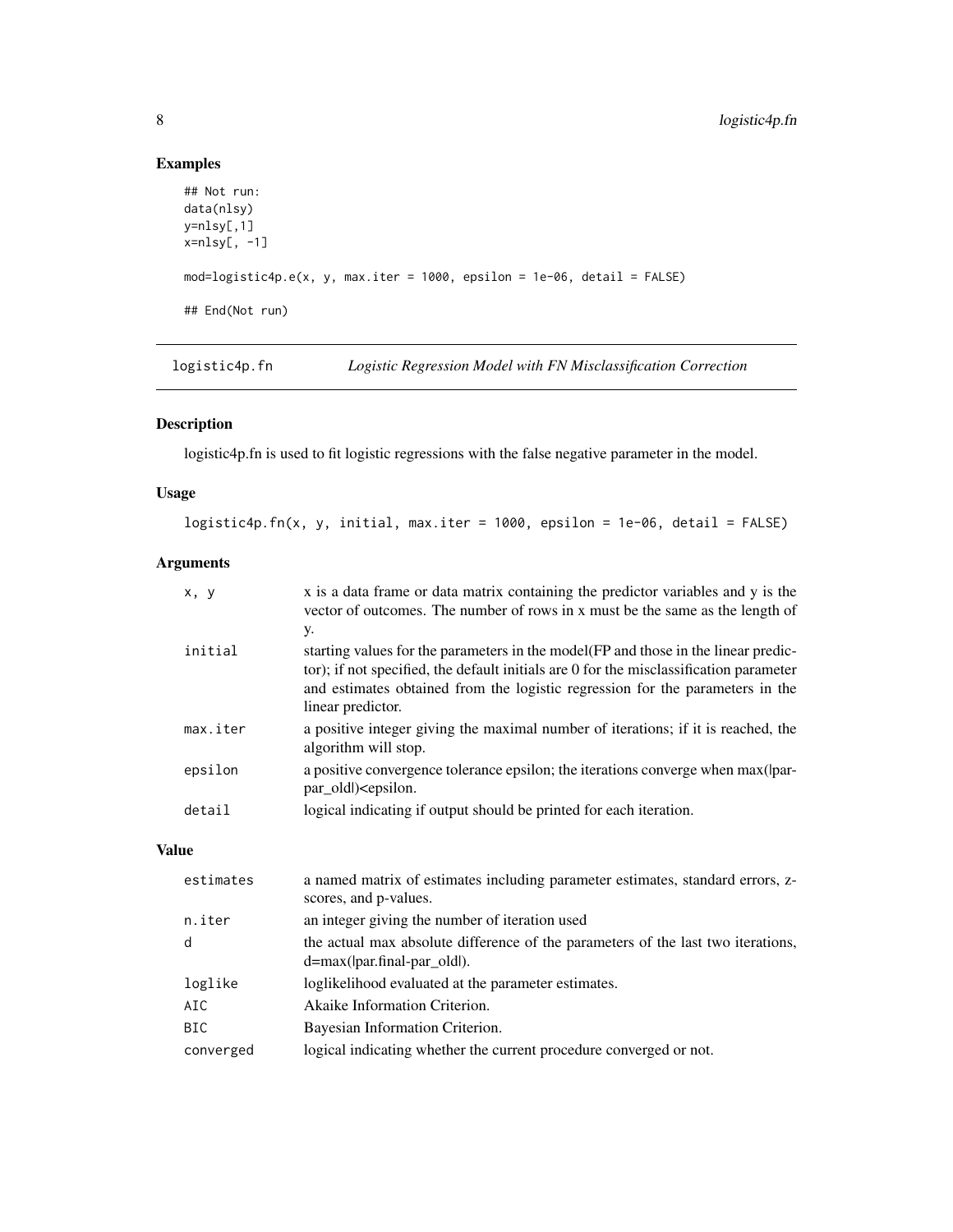## <span id="page-8-0"></span>logistic4p.fp 9

#### Author(s)

Haiyan Liu and Zhiyong Zhang

## Examples

```
## Not run:
data(nlsy)
y=nlsy[,1]
x=nlsy[,-1]
mod=logistic4p.fn(x, y, max.iter = 1000, epsilon = 1e-06, detail = FALSE)
## End(Not run)
```
#### logistic4p.fp *Logistic Regression with FP Misclassification Correction*

#### Description

logistic4p.fp is used to fit logistic regression models with correction of the false positive misclassification in the binary dependent variable.

#### Usage

logistic4p.fp(x, y, initial, max.iter = 1000, epsilon = 1e-06, detail = FALSE)

#### Arguments

| x, y     | x is a data frame or data matrix containing the predictor variables and y is the<br>vector of outcomes. The number of rows in x must be the same as the length of<br>y.                                                                                                                                               |
|----------|-----------------------------------------------------------------------------------------------------------------------------------------------------------------------------------------------------------------------------------------------------------------------------------------------------------------------|
| initial  | starting values for the parameters in the model (FP, FN misclassification param-<br>eters and those in the linear predictor); if not specified, the default initials are<br>0 for the misclassification parameters and estimates obtained from the logistic<br>regression for the parameters in the linear predictor. |
| max.iter | a positive integer giving the maximal number of iterations; if it is reached, the<br>algorithm will stop.                                                                                                                                                                                                             |
| epsilon  | a positive convergence tolerance epsilon; the iterations converge when max(par-<br>par_oldl) <epsilon.< td=""></epsilon.<>                                                                                                                                                                                            |
| detail   | logical indicating if output should be printed for each iteration.                                                                                                                                                                                                                                                    |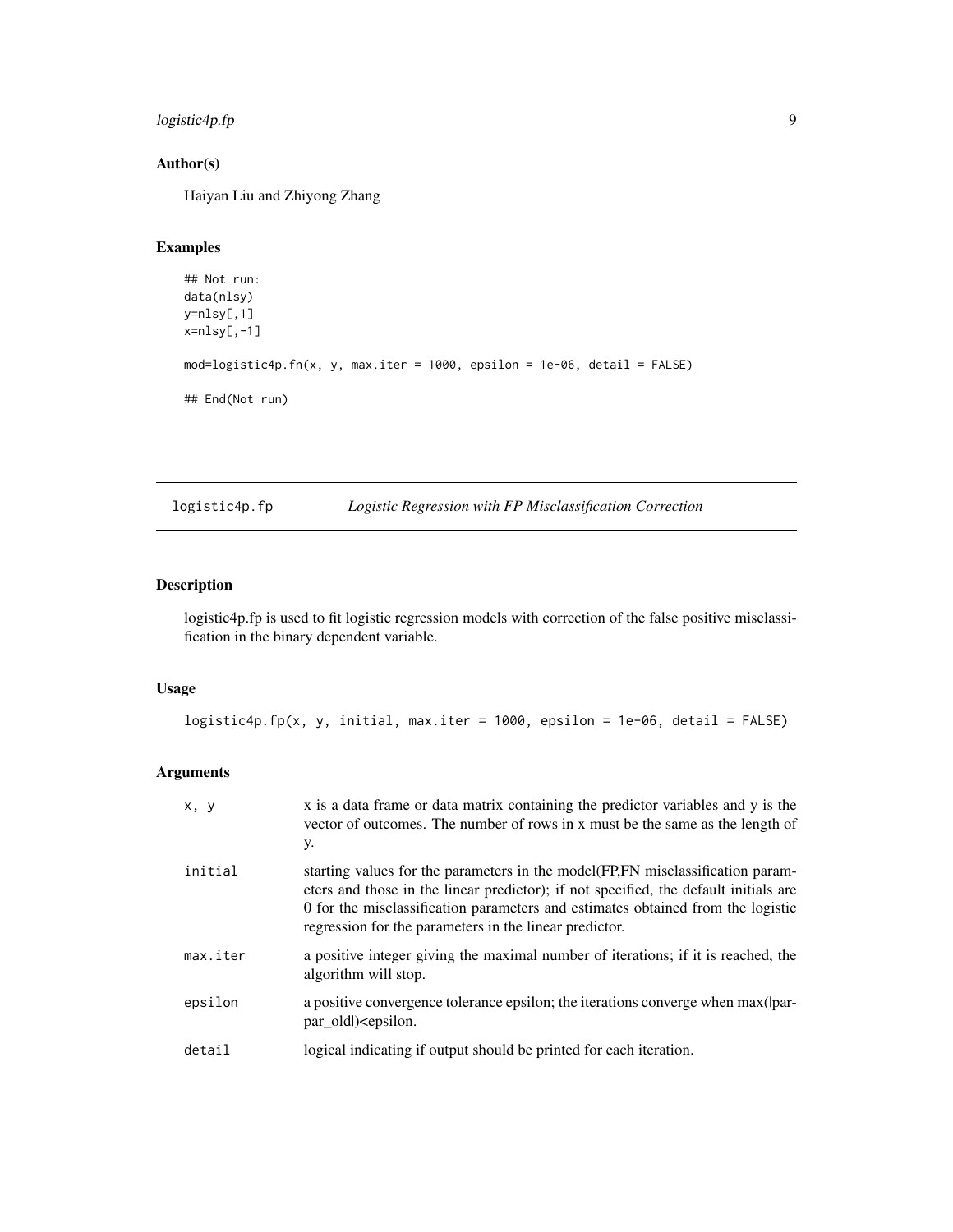<span id="page-9-0"></span>

| estimates | a named matrix of estimates including parameter estimates, standard errors, z-<br>scores, and p-values.              |
|-----------|----------------------------------------------------------------------------------------------------------------------|
| n.iter    | an integer giving the number of iteration used                                                                       |
| d         | the actual max absolute difference of the parameters of the last two iterations,<br>$d = max($  par.final-par_old ). |
| loglike   | loglikelihood evaluated at the parameter estimates.                                                                  |
| AIC       | Akaike Information Criterion.                                                                                        |
| BIC.      | Bayesian Information Criterion.                                                                                      |
| converged | logical indicating whether the current procedure converged or not.                                                   |

#### Author(s)

Haiyan Liu and Zhiyong Zhang

#### Examples

```
## Not run:
data(nlsy)
y=nlsy[,1]
x=nlsy[, -1]mod.fp=logistic4p.fp(x, y, max.iter = 1000, epsilon = 1e-06, detail = FALSE)
## End(Not run)
```
logistic4p.fp.fn *Logistic Regression with both FP and FN Misclassification Correction*

## Description

logistic4p.fp.fn is used to fit a logistic regression model with both FP and FN misclassification parameters to a binary dependent variable.

#### Usage

```
logistic4p.fp.fn(x, y, initial, max.iter = 1000, epsilon = 1e-06, detail = FALSE)
```
#### Arguments

x, y x is a data frame or data matrix containing the predictor variables and y is the vector of outcomes. The number of rows in x must be the same as the length of y.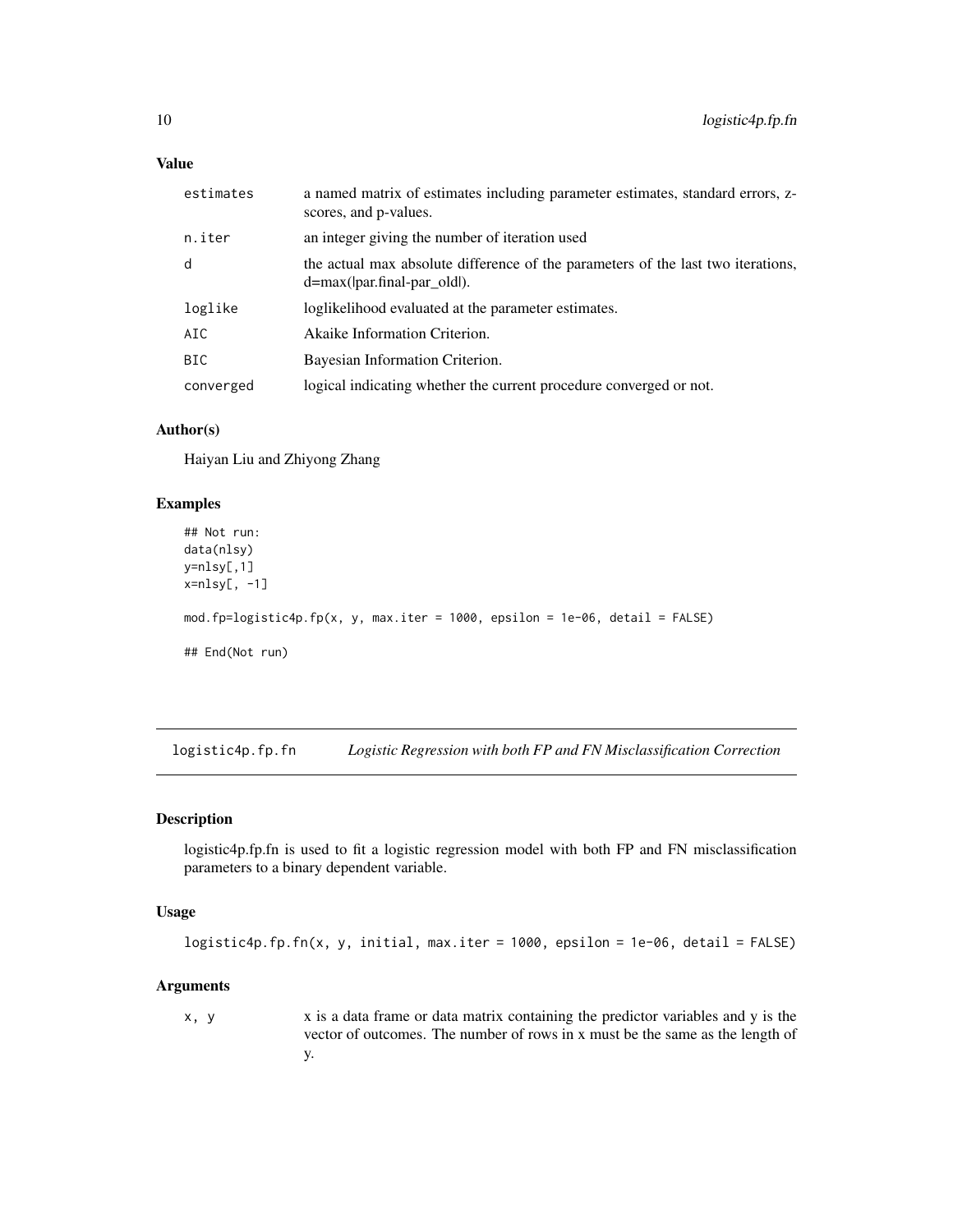#### <span id="page-10-0"></span>nlsy the contract of the contract of the contract of the contract of the contract of the contract of the contract of the contract of the contract of the contract of the contract of the contract of the contract of the contr

| initial  | starting values for the parameters in the model(FP,FN misclassification param-<br>eters and those in the linear predictor); if not specified, the default initials are<br>0 for the misclassification parameters and estimates obtained from the logistic<br>regression for the parameters in the linear predictor. |
|----------|---------------------------------------------------------------------------------------------------------------------------------------------------------------------------------------------------------------------------------------------------------------------------------------------------------------------|
| max.iter | a positive integer giving the maximal number of iterations; if it is reached, the<br>algorithm will stop.                                                                                                                                                                                                           |
| epsilon  | a positive convergence tolerance epsilon; the iterations converge when max(par-<br>par old) <epsilon.< td=""></epsilon.<>                                                                                                                                                                                           |
| detail   | logical indicating if the output should be printed for each iteration.                                                                                                                                                                                                                                              |

## Value

| estimates  | a named matrix of estimates including parameter estimates, standard errors, z-<br>scores, and p-values.                 |
|------------|-------------------------------------------------------------------------------------------------------------------------|
| n.iter     | an integer giving the number of iteration used                                                                          |
| d          | the actual max absolute difference of the parameters of the last two iterations,<br>$d = max($  par.final-par old $)$ . |
| loglike    | loglikelihood evaluated at the parameter estimates.                                                                     |
| AIC        | Akaike Information Criterion.                                                                                           |
| <b>BIC</b> | Bayesian Information Criterion.                                                                                         |
| converged  | logical indicating whether the current procedure converged or not.                                                      |

## Author(s)

Haiyan Liu and Zhiyong Zhang

## Examples

```
## Not run:
data(nlsy)
y=nlsy[,1]
x=nlsy[, -1]
mod=logistic4p.fp.fn(x,y)
## End(Not run)
```
nlsy *An example data set*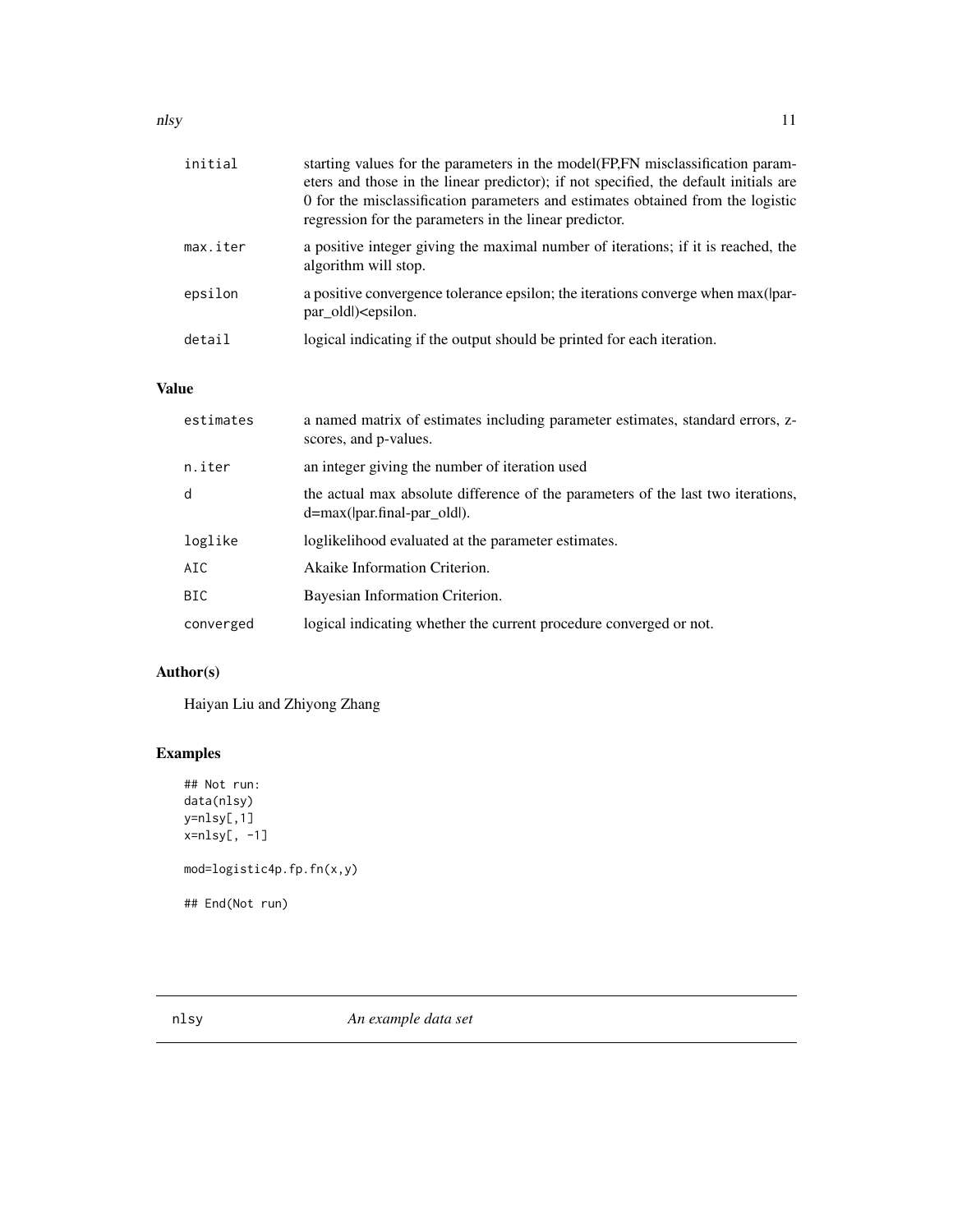#### <span id="page-11-0"></span>Description

Data set used in Liu & Zhang (2016). marijuana: binary; 1=used, 0=not used gender: binary; 1=female, 0=male smoke: binary; 1=smoke, 0=not smoke residence: binary; 1=urban areas, 0=rural areas peer: comprised score on peers life style; the higher score, the healthier the peers live.

## Usage

data(nlsy)

| print.logistic4p | Printing Outputs of Logistic Regression with Misclassification Param- |
|------------------|-----------------------------------------------------------------------|
|                  | eters                                                                 |

## Description

This is an function to print the inherit outputs of. logistic4p

#### Usage

## S3 method for class 'logistic4p'  $print(x, \ldots)$ 

#### Arguments

| $\boldsymbol{\mathsf{x}}$ | An object of class 'logistic4p'.                   |
|---------------------------|----------------------------------------------------|
| $\cdots$                  | further arguments passed to or from other methods. |

#### Author(s)

Haiyan Liu and Zhiyong Zhang

## Examples

```
## Not run:
data(nlsy)
y=nlsy[,1]
x=nlsy[,-1]
mod=logistic4p(x,y)
print(mod)
```
## End(Not run)